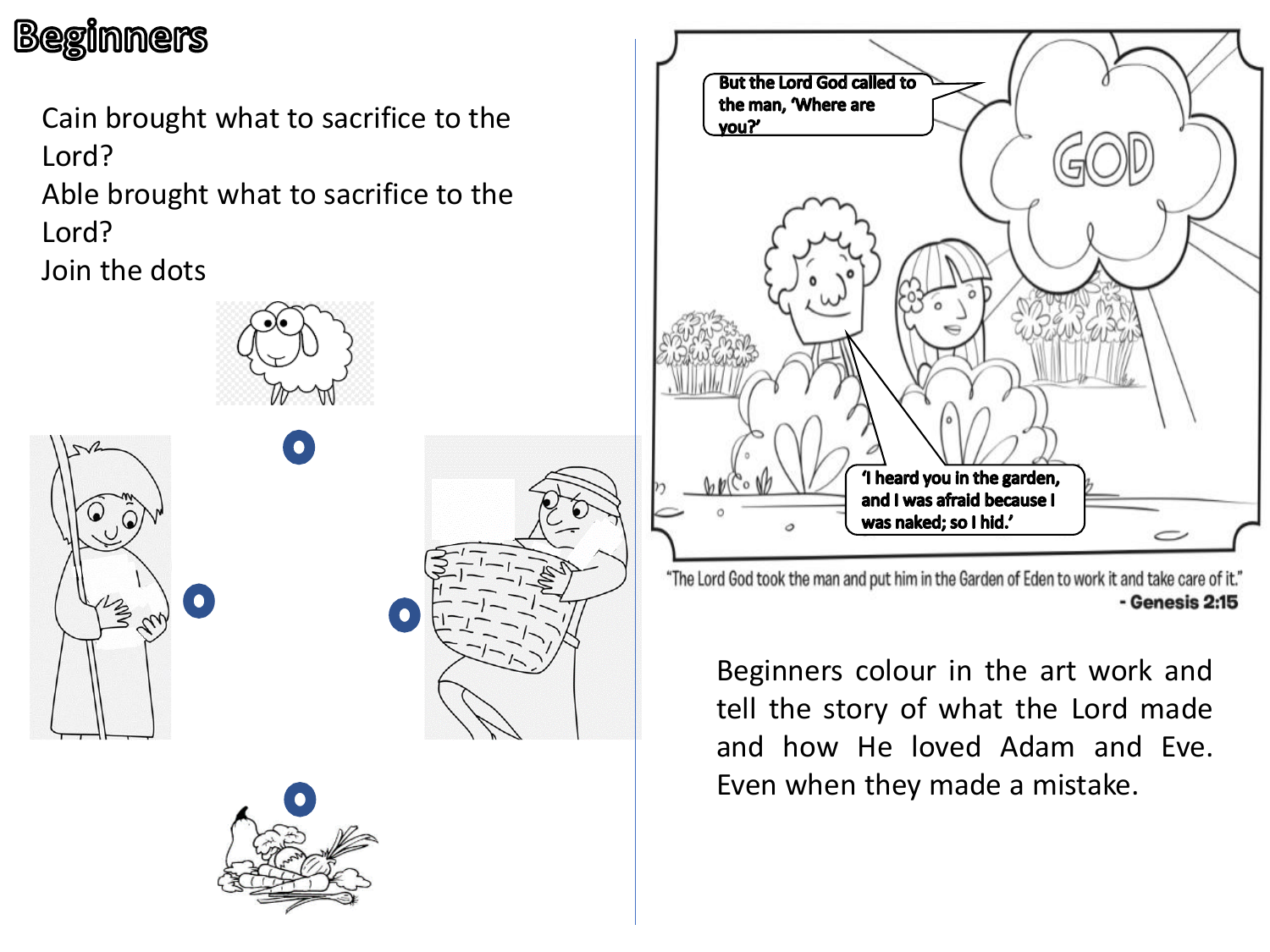

Colour in the words from Genesis 3. and colour in the snake.

Cut out the snake and fix a line of cotton or string to its head.

Remember

The Lord Promised Jesus would come and beat the devil even in the garden. This is how much he loves you.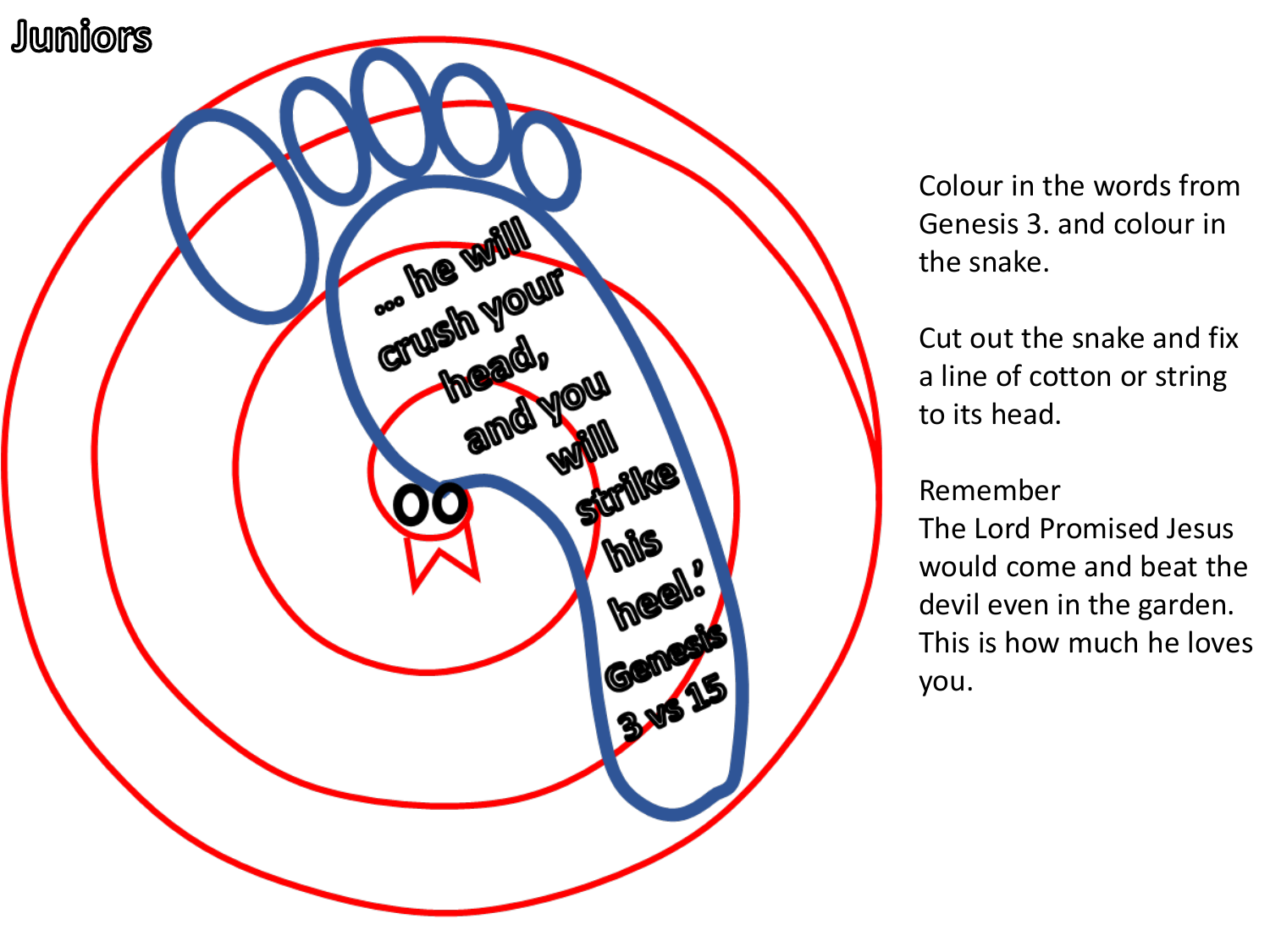



Read the story of Cain and Abel in Genesis Chapter 4.

Find our what Cain and Abel did for jobs?

Who was the younger brother?

Did their sacrifices please God?

Make some models of Cain and Abel and stick on information about them.

Cut out the body parts and place them on the right people.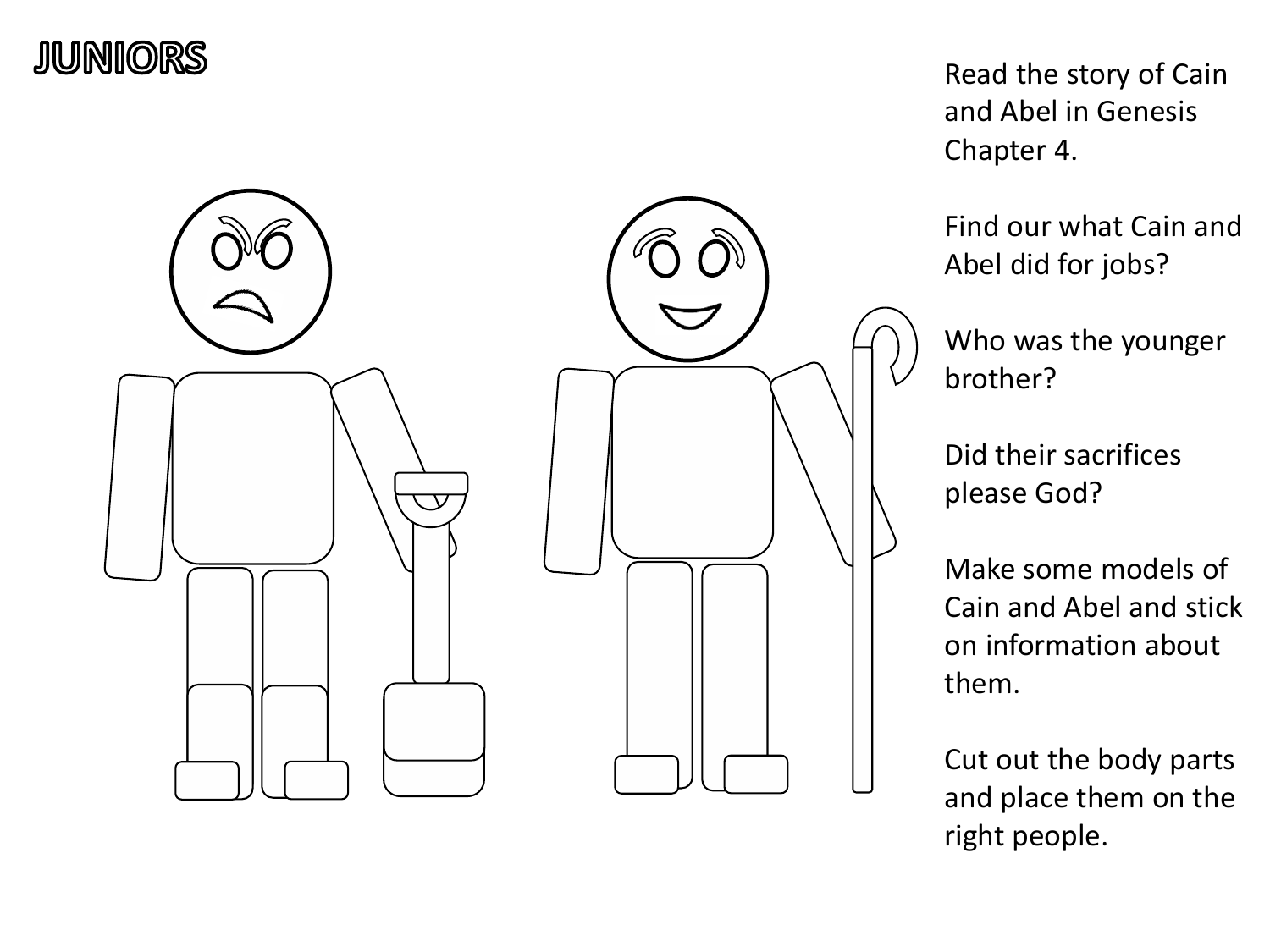

Read the story of Cain and Abel in Genesis Chapter 4. Find our what Cain and Abel did for jobs? Who was the younger brother? Did their sacrifices please God? Make some models of Cain and Abel and stick on information about them. **Cain was a Farmer Abel was a Shepherd**

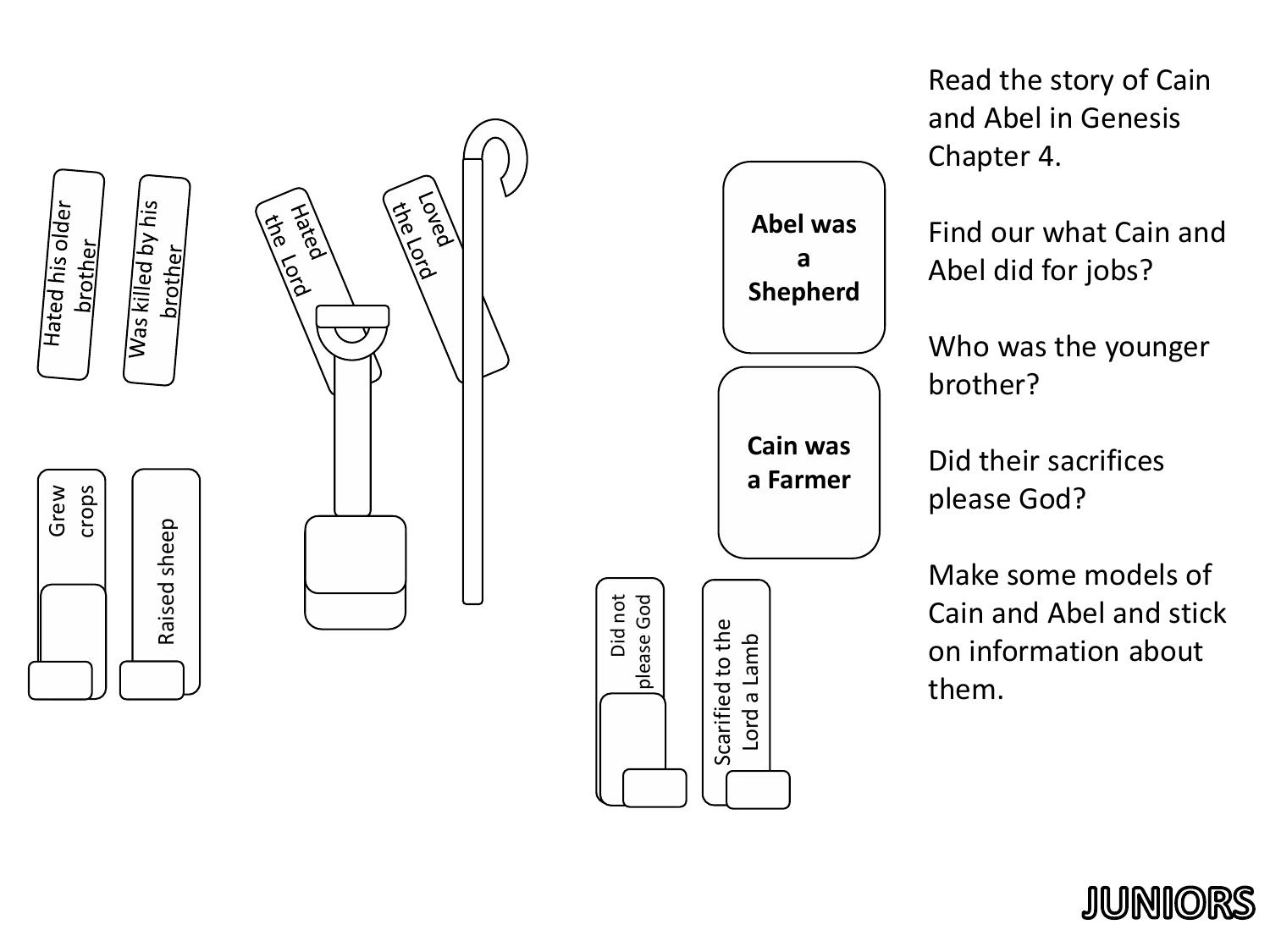

Νοω Αβελ κεπτ φλοχκσ, ανδ Χαιν ωορκεδ τηε σοιλ Σ 'τν τηε χουρσε οφ τιμε Χαιν βρουγητ

σομε οφ τηε φρυιτσ οφ τηε σοιλ ασ αν οφφερινγ το τηε ΛΟΡΔΣ - Βυτ Αβελ αλσο βρουγητ

αν οφφερινγ → φατ πορτιονσ φρομ σομε οφ τηε φιρστβορν οφ ηισ φλοχκ ΣΤηε ΛΟΡΔ λοοκεδ

ωιτη φαπουρ ον Αβελ ανδ ηισ οφφερινγ± <sup>†</sup> βυτ ον Χαιν ανδ ηισ οφφερινγ ηε διδ νοτ λοοκ

ωιτη φαστουρ Σ Σο Χαιν ωασ σερψ ανγρψ Σανδηισ φαχε ωασ δοωνχαστ Σ <sup>:</sup> Τηεν

τηε ΛΟΡΔ σαιδ το Χαιν $\pm$   $\leftrightarrow$  Ωηψ αρε ψου ανγρψ 7 Ωηψ ισ ψουρ φαχε δοωνχαστ 7  $\mathbf{z}$ [ $\phi$ ]

ψου δο ωηατ ισ ριγητ± ωιλλ ψου νοτ βε αχχεπτεδ<sup>1</sup> Βυτ ιφ ψου δο νοτ δο ωηατ ισ ριγητ,

σιν ισ χρουχηινγατ ψουρ δοορι τι δεσιρεσ το ηαπε ψου εβυτ ψου μυστ ρυλε οπερ ιτ Σ →

Γενεσισ ← πισ ‡ το &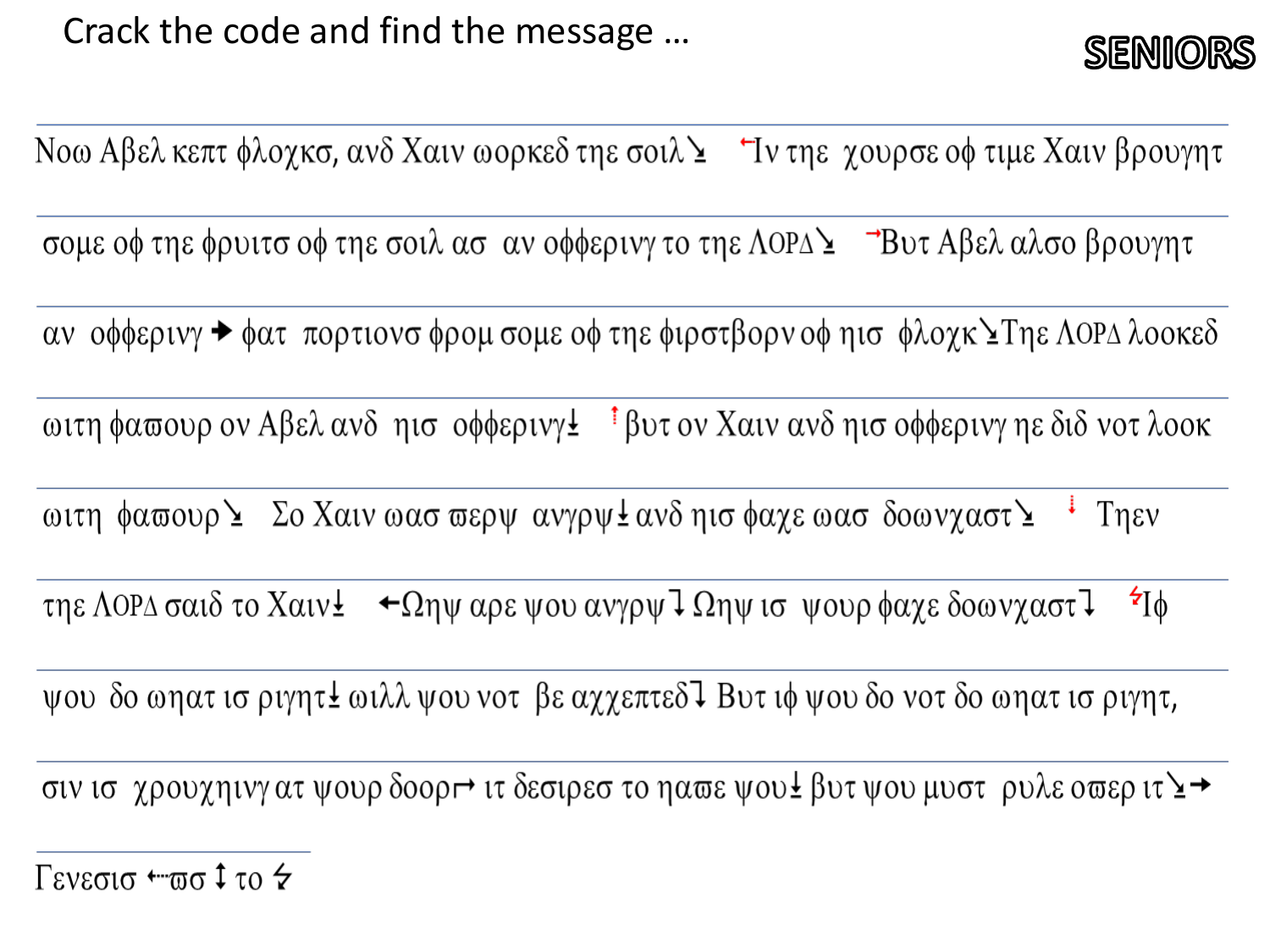

Crack the code and find the message …

|          | $A   B   C   D   E   F   G   H   I   J   K   L   M   N   O   P   Q   R   S   T   U   V   W   X   Y   Z$             |  |  |  |  |                                                                   |  |  |  |  |  |  |  |
|----------|---------------------------------------------------------------------------------------------------------------------|--|--|--|--|-------------------------------------------------------------------|--|--|--|--|--|--|--|
|          | $A B X \Delta  E \Phi \Gamma H I  \vartheta K \Lambda M N O \Pi \Theta P \Sigma \Upsilon Y \zeta \Omega \Xi \Psi Z$ |  |  |  |  |                                                                   |  |  |  |  |  |  |  |
| a        | b c d e f g                                                                                                         |  |  |  |  | h   i   j   k   l  m  n   o   p   q   r   s   t   u   v  w  x   y |  |  |  |  |  |  |  |
| $\alpha$ | $ \beta \chi \delta $ ε                                                                                             |  |  |  |  | $\phi$   γ  η  ι  φ  κ  λ  μ  ν  ο  π  θ  ρ  σ  τ  υ  σ  ω  ξ  ψ  |  |  |  |  |  |  |  |
|          | $1 2 3 4 5 6 7 8 9 0 $ .                                                                                            |  |  |  |  | 2                                                                 |  |  |  |  |  |  |  |
|          | ↔ ↨ │ ←┈│ ┈┾│ ⇡ │ ↓ │ 令│ ←╜ └>│ ⇟ │ ↘│ ± │ ↴ │←│ ↸ │┌→│                                                             |  |  |  |  |                                                                   |  |  |  |  |  |  |  |